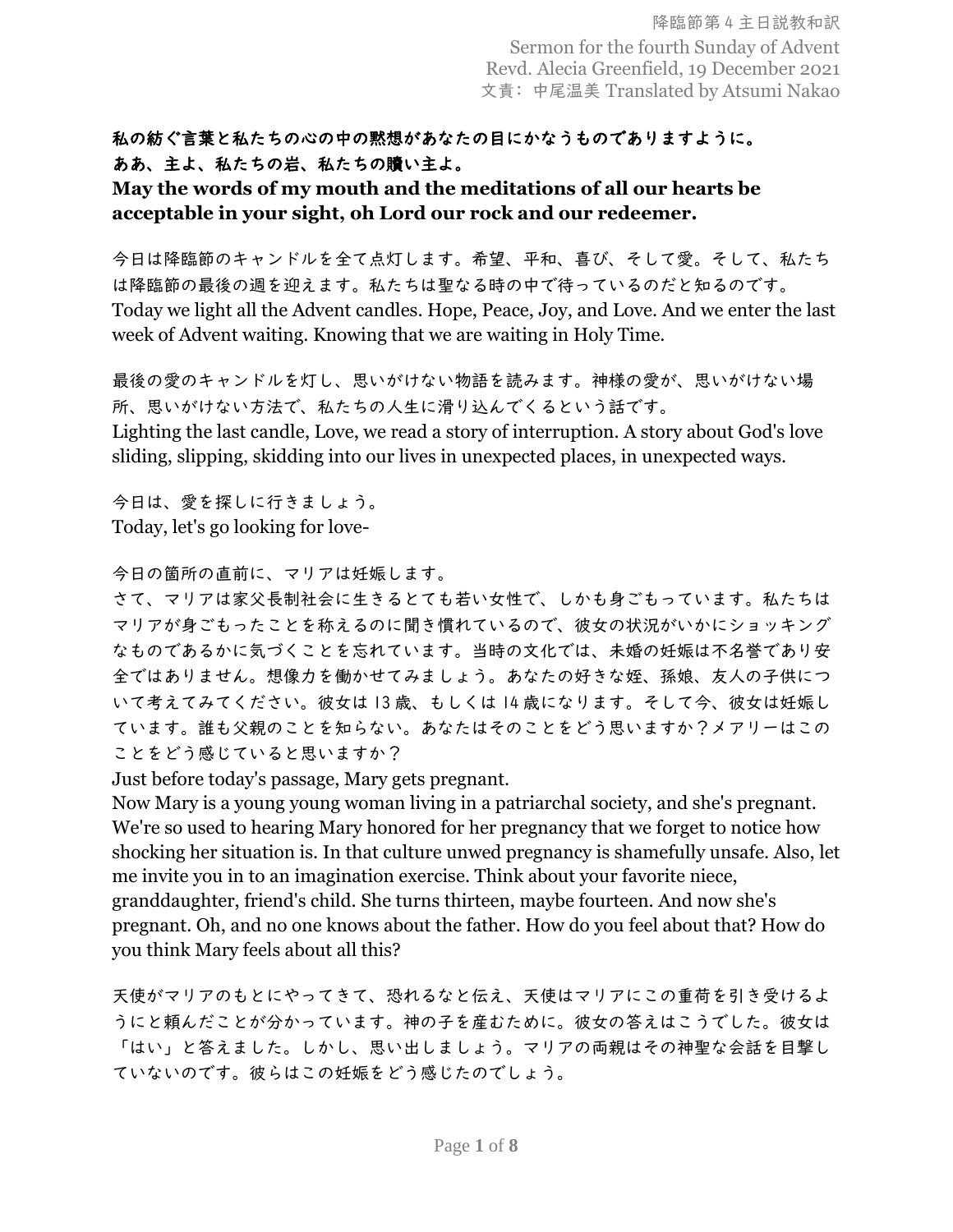We know the angel came to Mary and invited her not to be afraid, and the angel asks her to accept this burden. To bear the child of God. We have her response. She said yes. But I remind you, Mary's parents were not witness to that divine conversation. I wonder how they felt about this pregnancy.

今日の箇所では、マリアは家から離れて従姉妹のエリザベスの元へと急ぎます。私たちは、芸 術の世界で、すでに光輪を身につけ、穏やかに(あえて言えば、ロイヤル的に)従姉妹の家に 迎え入れられる彼女を想像します。しかし、私たちは彼女が歓迎されたことを聖なるあとから の知恵を通して知るだけです。

In today's passage, Mary hurries away from her home to her cousin Elizabeth. We imagine her in art, already wearing her halo, serenely (dare I say royally) processing to be welcomed into her cousin's home. But we only know she was welcomed in holy hindsight.

多くの若い未婚の女性がしたことのあるその巡礼の旅で、彼女が家から急いで出てきたとき、 どう感じたと思いますか?女性が身ごもった恥をかいて家や地域社会から追い出されるときに する歩みです。当時の伝統と法律を思い出してください。未婚の母であるマリアは石打の刑に 処せられる可能性がありました。マリアはこの子が神の子であることを知っていますが、彼女 が 14 歳の時、どれだけの人が彼女を信じたことでしょう。マリアは急いで家を出て、従姉妹の エリズベスのところに行きます。

How do you think she felt as she scurried from her home in that pilgrimage that many young, unmarried women have made? The walk women make when they are sent away from their homes and communities in pregnant disgrace. Remember the tradition and law at the time. Mary, as an unwed mother, could be stoned. Mary knows this is the child of God, but when she was 14, I wonder how many people believed her. Mary hurries away from her home to her cousin Elizbeth.

年老いて思いがけず妊娠した従姉妹のエリザベスは、年若いマリアを出迎えます。私たちは (そしてマリアも)、公開処刑や沈黙の制裁を予期していたかもしれません。

Her elder cousin Elizabeth, who is unexpectedly pregnant at an old age, greets young Mary. We (and Mary) might have expected public punishment or hushed shame.

そして今、ここに、私たちはそれを見ている。聖なる動きを垣間見ることができます。胎内に いる胎児が跳躍し、聖霊がエリザベスに満ちる。愛が爆発する。 And now, here, we see it. A glimpse of a holy movement. A baby unborn in the womb leaps, the Holy Spirit fills Elizabeth. Love explodes.

エリザベスは、大きな声で、こう言います。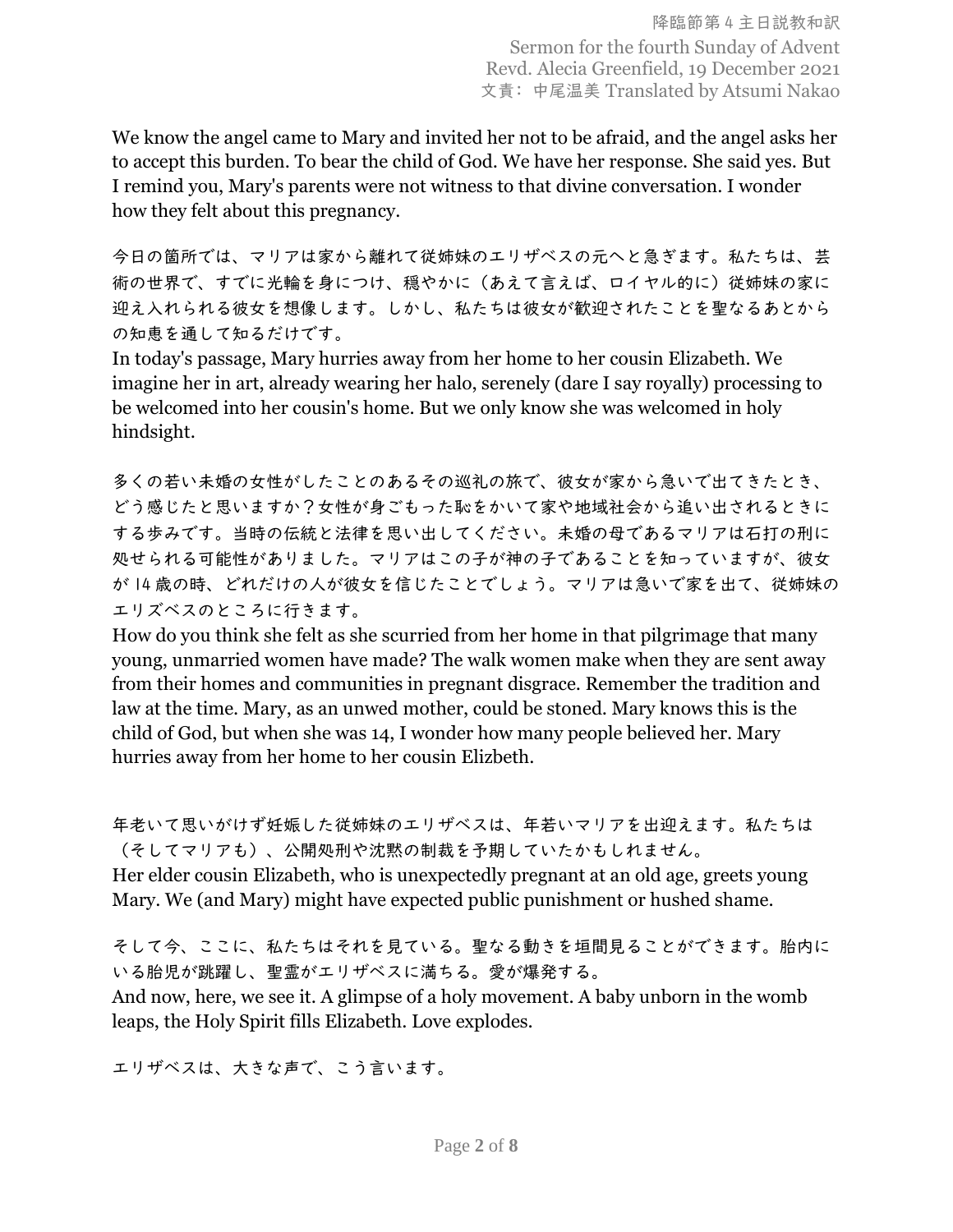降臨節第 4 主日説教和訳 Sermon for the fourth Sunday of Advent Revd. Alecia Greenfield, 19 December 2021 文責: 中尾温美 Translated by Atsumi Nakao

英語では、少し淡白な感じです。大きな声です。どういうことでしょう?エリザベスは囁かな かったということ?でも、ギリシャ語では、エリザベスはメガホンを使っています。(ギリシャ 語では本当に「メガホン」と読みます)これは大きな大きな瞬間です。しかも大音量。エリザ ベスはメガホンを取り出し、聞こえる人全てに告げます。彼女はあまりに大きな声で、はるか 未来に向かって語りかける。今日でさえ、私たちはそれが聞こえます...。

Elizabeth, in a loud voice, says…

In English, this is a little bland. A loud voice. So what? Elizabeth didn't whisper? But in Greek, Elizabeth uses a megaphone. (Seriously, the Greek reads 'Megas phone') This is a big big moment. And it's loud. Elizabeth breaks out the megaphone and announces to all who can hear. She speaks so loud that far out into the future. Even today, we hear it…

エリサベスは宣言します。

「あなたほどすばらしい恵みを受けた女性はいないでしょう。あなたの子が、神様の大きな誉 れを表すようになるのですから」

全世界が愛に向かって傾きます。

Elizabeth proclaims:

**"Blessed are you among women, and blessed is the child you bear."**

The whole world tips and tilts towards love.

なぜなら: Because:

予期せず妊娠して玄関先にやってきた非常に若い未婚の女性は、権力、権威、重要性、名声に おいて低いとされていた(今でもそうである場合もあります)。期待されていたのは(そして 時には今も)、恥、非難、不名誉、そして罰でした。

The expectation was (and sometimes still is) that very young unmarried women who arrive on a doorstep unexpectedly pregnant are low in power, authority, importance, and prestige. The expectation was (and sometimes still is) shame, blame, dishonor, and punishment.

しかし、ここで、この瞬間に、全世界が傾き、愛が飛び込んでくるのです。この瞬間は愛に満 ちていて、この言葉で世界を揺り動かすメガホンが必要なほどです。「あなたほどすばらしい 恵みを受けた女性はいないでしょう。あなたの子が、神様の大きな誉れを表すようになるので すから」。

But here, at this moment, the whole world tips and love skips in. This moment is so full of love that it needs a megaphone to shake the world with these words. **"Blessed are you among women and blessed is the child you bear."**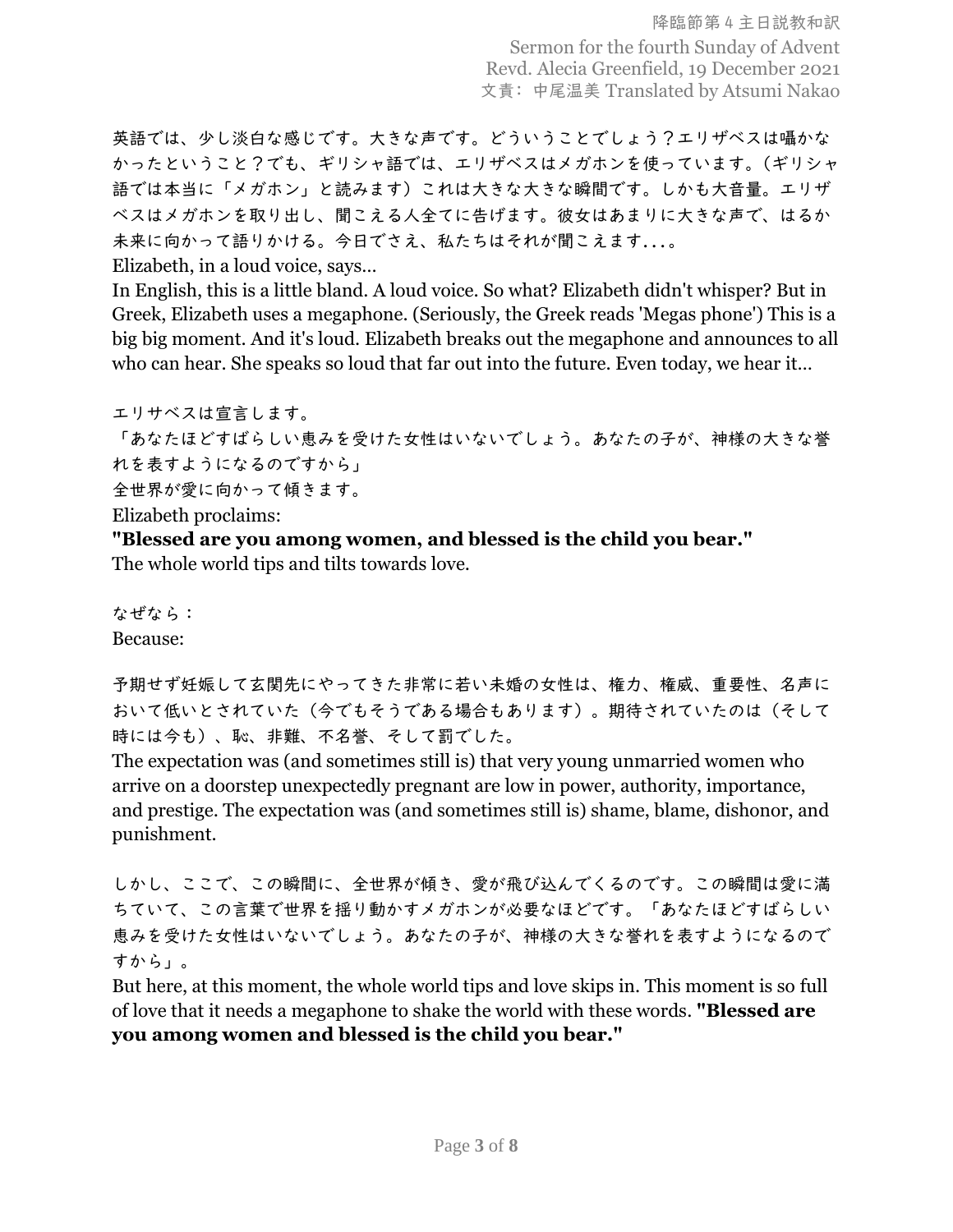これは、神殿の司祭と結婚しているエリザベスからの言葉です。彼女、エリザベスは、今、最 大の祈りが叶ったところです。老いていて、ついに身ごもったのです。彼女は、「普通」の態 度をするよう誘われたに違いない。エリザベスは、このか弱い若い女性を追い払うことを期待 されたかもしれない。

This, from Elizabeth who is married to a temple priest. She, Elizabeth, has just been granted her greatest prayer. She is finally, in her old age, pregnant. She must have been tempted to enforce 'normal' expectations. Elizabeth might be expected to turn away this vulnerable young woman.

しかし、神の世界では、神の恵みによって、すべての期待は裏切られ、それどころか、エリザ ベスはあの大きな声で「でも、どうして私はこんなに好かれているのでしょう」と宣言してい るのです。エリザベスは「あなたが入って来てあいさつされた時、私の子どもがお腹の中で喜 び躍りました。神様が語られたことは必ずそのとおりになると信じたので、神様はあなたに、 このような祝福をくださったのです!」と言います。

But in God's world, by God's grace, all expectations are tipped, and instead, Elizabeth proclaims in that loud, loud voice, "**But why am I so favored**?" Elizabeth says, "**As soon as the sound of your greeting reached my ears, the baby in my womb leaped for joy. Blessed is she who has believed that the Lord would fulfill the promises to her!"**

信じる者は幸いである。

ここに注目してください、ああ、人々よ。エリザベスはメガボイスで叫びます。信じる者は幸 いである。

Blessed is she who has believed.

Oh, oh oh. Pay attention here, oh people. Elizabeth shouts out in a mega voice. **Blessed is she who has believed.**

マリアには疑うだけの合理的な理由があったからです。恐れるに足るあらゆる現実的な理由が ありました この体験から目を背けるあらゆる合理的な理由があったのに、彼女はそうしなかっ た。マリアはこの経験を受け入れた時、自分の世界に対する期待を傾けさせました。 Because Mary had every reasonable reason to doubt. Ever practical reason to fear. Every rational reason to turn away from this experience, and she did not. Mary let her expectations of the world tip when she accepted this experience.

そして、エリザベス。エリザベスはマリアを追い返すだけの伝統的な理由がありました。エリ ザベスは生涯を不妊で過ごした女性でした(当時、これは神からの罰だと信じられていまし た)。エリザベスは自分の世界と私たちの世界に大きな声で真実を告げることになったので す。

And Elizabeth. Elizabeth had every traditional expectation of turning Mary away. Elizabeth was a woman who had spent her lifetime barren (which in that time was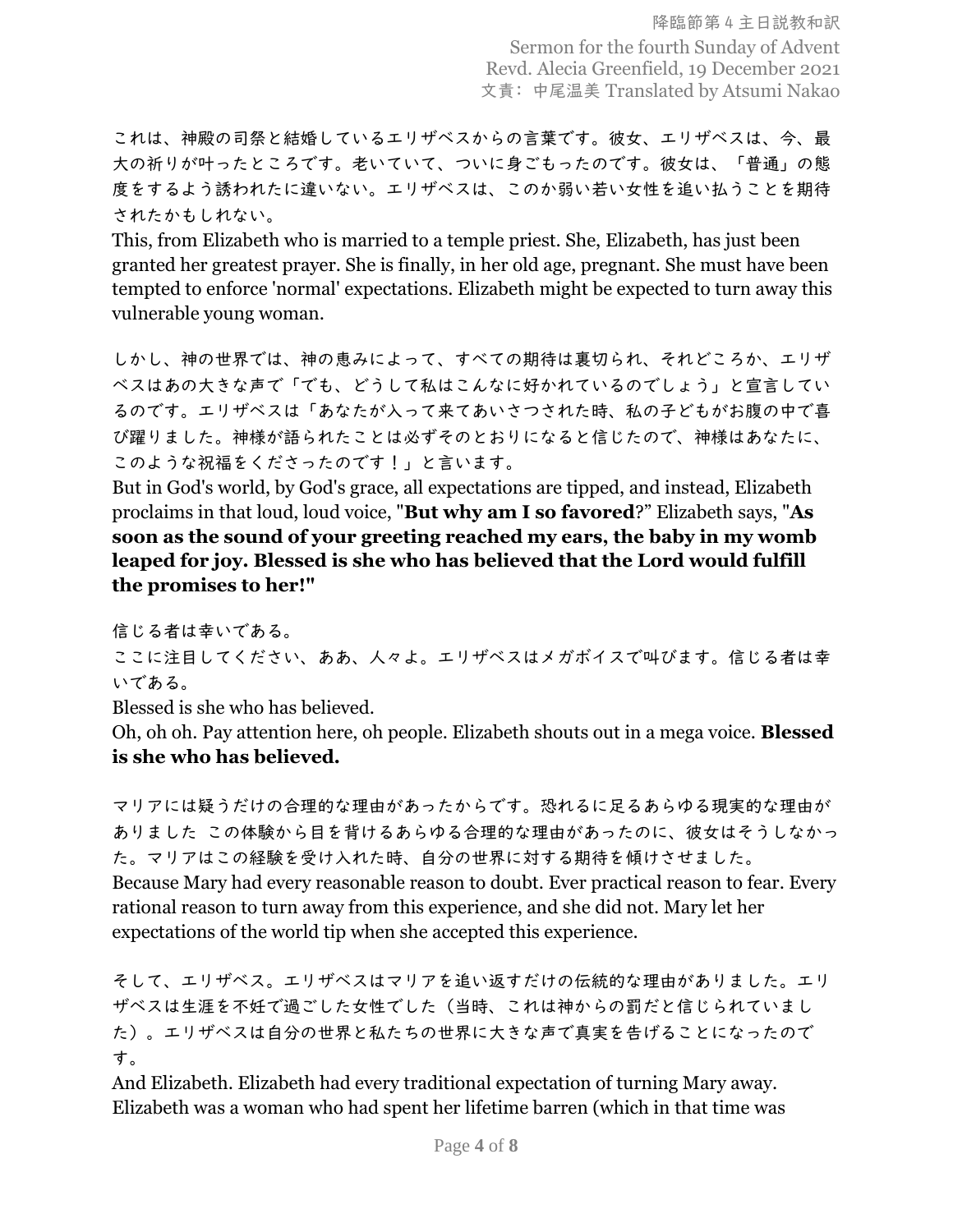believed to be a punishment from God). Elizabeth got to announce the truth in a loud voice to her world and ours.

ヒントです! 神の存在を告げるのは誰なのか、という期待はすべて覆される。それは神殿の地 位ある祭司ではありません。宮殿の玉座にいる王でもありません。それはエリザベスです。高 齢でとんでもなく身重の女性が、この少女マリアの胎内の神の愛を世界に告げ知らせるので す。

Tip! All the expectations of who gets to announce God's presence are overturned. It isn't the priest on the temple stairs. It isn't the king on the palace throne. It is Elizabeth. A woman, ridiculously pregnant in her senior years, who pronounces God's love to the world in the womb of this girl Mary.

マリアは歌います。

「わたしの魂は主をあがめ、わたしの霊は救い主である神を喜びたたえます」

Mary sings

## **"My soul glorifies the Lord, and my spirit rejoices in God my Savior"**

そして、このことは私たちにとって何を意味するのでしょうか。私たちがどのように生き、神 を探し、この世に愛を見出すべきかについて、このことは何を意味するのでしょうか? And what does this mean for us? What does this mean about how we should live and look for God and find love in the world?

これは、私たち一人ひとりが、自分の期待の外にある神様を探しなさいということなのではな いでしょうか。私たちは教会に来て、ここで神について学ぶことを期待します。しかし、バス の中でキリストについて何を学ぶのでしょうか。パブではどうでしょうか。フードバンクでボ ランティアをしているときに神と出会うことを期待するかもしれません。しかし、犬をなでた り、食料品の支払いをしたりするような単純なことで忙しくしているときはどうでしょうか? I suspect that this is an invitation to us, each of us, to look for God outside our expectations. We come to church and expect to learn of God here. But what do we learn of Christ on the bus? In the pub? We might hope to meet God when we volunteer at the food bank, but what about when we are busy doing something as simple as patting the dog or paying for our groceries?

そして、聖なる愛を見つけたからといって、早合点しないように気をつけましょう。なぜな ら、この箇所で私が聞いた一つのテーマがあるとすれば(そして聖書の中で何度も何度も)、 神は私たちを力で傾け、躓かせることを喜ばれるからです。

And, let's be careful not congratulate ourselves too quickly about all the places we find Holy love. Because, if there is one theme that I hear in this passage (and over and over in scripture), God delights to tip and trip us in power.

マリアはこう言っています。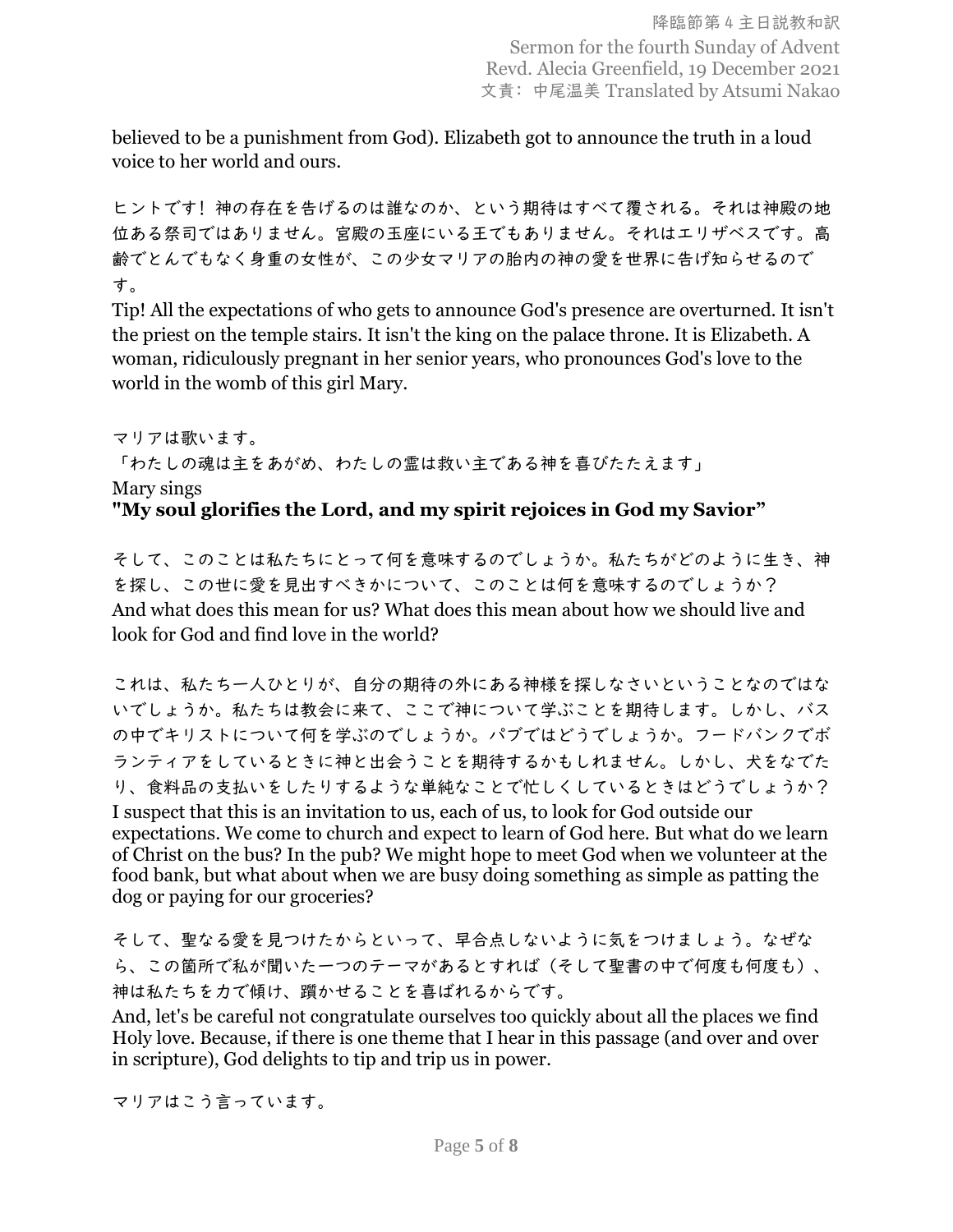降臨節第 4 主日説教和訳 Sermon for the fourth Sunday of Advent Revd. Alecia Greenfield, 19 December 2021 文責: 中尾温美 Translated by Atsumi Nakao

主はその腕で力を振るい、 思い上がる者を打ち散らし、 権力ある者をその座から引き降ろし、 身分の低い者を高く上げ、 飢えた人を良い物で満たし、 富める者を空腹のまま追い返されます。 その僕イスラエルを受け入れて、 憐れみをお忘れになりません。 Mary says **God has performed mighty deeds with his arm; he has scattered those who are proud in their inmost thoughts. He has brought down rulers from their thrones but has lifted up the humble. He has filled the hungry with good things but has sent the rich away empty. He has helped his servant Israel, remembering to be merciful**

私たちは、強大なことが起こると期待する場所に、神を探します。しかし、何度も何度も、神 はその期待を裏切り、へりくだった者を引き上げてくださいます。神はこの世に神の存在を告 げるために、思いがけないエリザベス(よりによって、エリザベス!)を選ばれたのです。そ こで質問ですが、あなたは誰に耳を傾けていないのでしょうか?あなたは何を見ていないので しょうか?

We look for God in places where we expect to see mighty things happening. But over and over, God tips those expectations and lifts up the humble. God chooses the unexpected Elizabeth (of all people, Elizabeth!) to announce God's presence in the world. So my question is- who are you NOT listening to? What are you NOT looking at?

私の好きな聖人の一人の例を挙げましょう。

Let me give you an example from one of my favorite saints

聖フランシスは、いつもハンセン病患者を恐れていました。彼は文章の中で非常に明確に述べ ています;彼はハンセン病患者を嫌悪していました。彼はハンセン病患者を嫌悪し、恐れてい たのです。そして、彼が聖なる聖人への道を歩むストーリーを見てみると、それは裕福な商人 の息子として期待された人生の物語なのです。

St Francis was always afraid of lepers. He is very clear in his writing; lepers disgust him. He was repulsed and afraid. And if you watch the storyline of his path towards holy sainthood, which is the story of the life he expected as a wealthy merchants' son.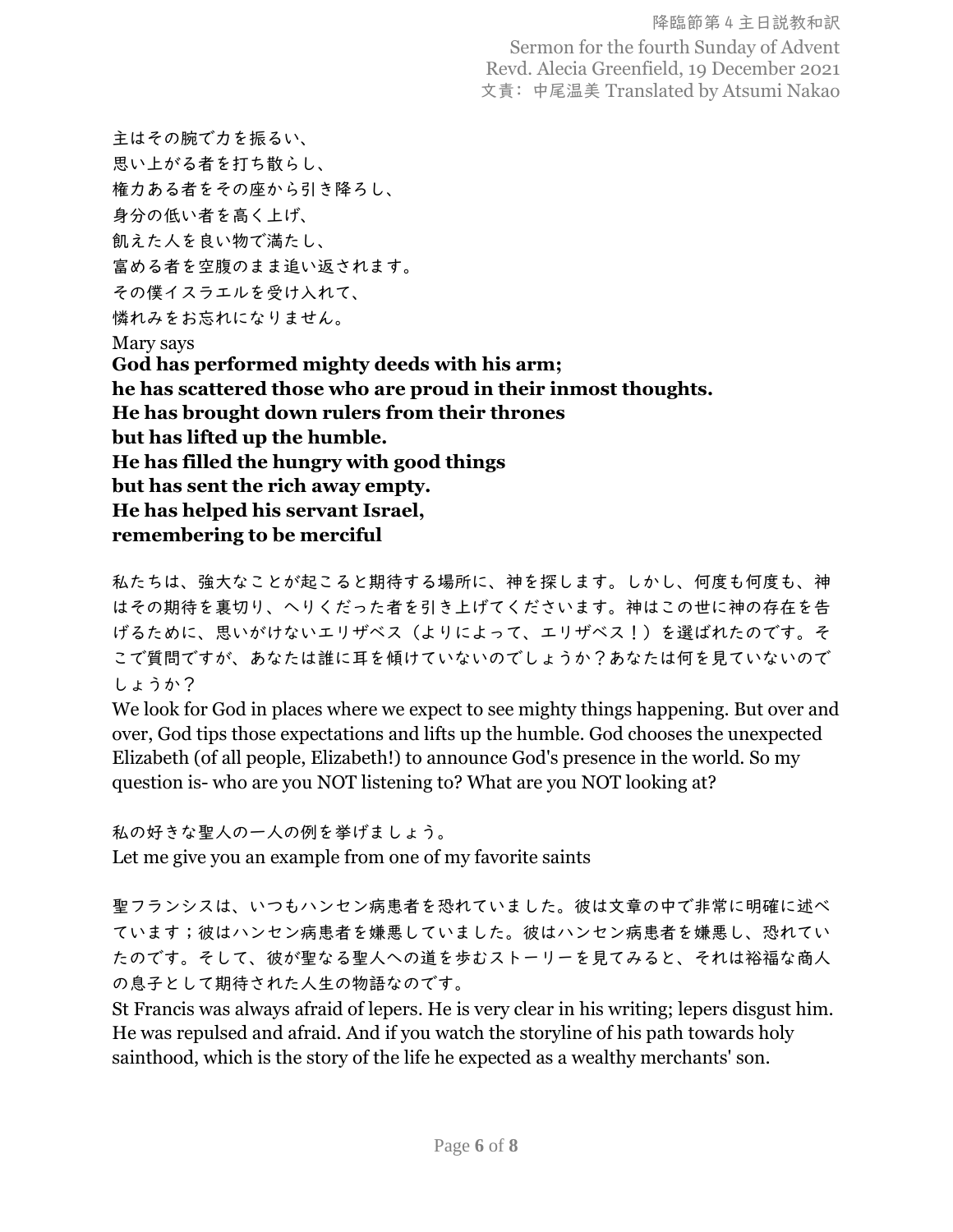もう一つの転機は、ハンセン病患者から歩いて(場合によっては走って)逃げるのではなく、 振り返ってハンセン病患者を抱きしめた時です。彼はハンセン病患者を抱きしめた後、その人 を洗い、世話をするために留まったのです。聖フランシスは、最も予期していなかったところ に神を見出したのです。そして、非常に大きな声で、自分、フランシスは祝福されたのだと告 げたのです。

One more tipping point is when instead of walking (in some cases, he ran) away from lepers, he turned and embraced a leper. He hugged a leper and then stayed to wash and care for the person. St Francis found God there, where he least expected it. And then he announced in a very loud voice – that he, Francis, was blessed.

フランシスが最も期待していなかった場所に、愛がある。しかし、私たちの多くは、おそらく 多くのハンセン病患者を見つけることはできないでしょう。そこで、もっと現代的な生活から 例を挙げましょう。

Love, in the very place Francis least expected it. But most of us are probably not going to find many lepers. So, let me give you an example from a more modern life.

私はプリンス・ジョージで、先住民の子どもたちの授業をしていました。私の仕事は博物館 で、この地域の歴史と、寄宿学校の制度とその影響についての話学び始めていました。 I was working with a class of first nations children in Prince George. My job was in a museum, and I was starting to learn the histories of the area and hear about the residential school system and its impact.

ある日、私は子どもたちの母親のそばで、学校の壁に寄りかかっていました。彼女は私を見 て、本当に知りたそうに聞いてきたのです。彼女は、学校に行くたびに胃が痛くなるのに、ど うしたら学校で子供たちを助けることができるのだろうと考えていました。文字通り、吐きそ うなのです。彼女は学校の壁に寄りかかりながら、本当に聞いてきたのです。

One day I was leaning against a wall in the school beside the mother of one of the kids. She looked at me and asked, really asked- she wanted to know. She wondered how she could help her kids at school when every time she walked into a school, she felt sick to her stomach. Literally, like she was going to vomit. There she was, leaning against a school wall and really asking.

そして、愛が世界のすべてを傾けていたのです。彼女は我が子を愛するために、思いもよらな い場所に行くことを選んでいたのです。彼女は、自分の心を引き裂くような質問をし、そして 私も、この世界にもっと愛を加えたいと思いました。その瞬間、私は聖なる愛を目撃しまし た。それは私の心を打ち砕き、私の愛に対する理解をより大きく、より美しいものへと成長さ せるものでした。

And love was tilting the whole world. She was choosing to be in places she never expected to be to love her child. She asked questions that tore at her heart -and mine –